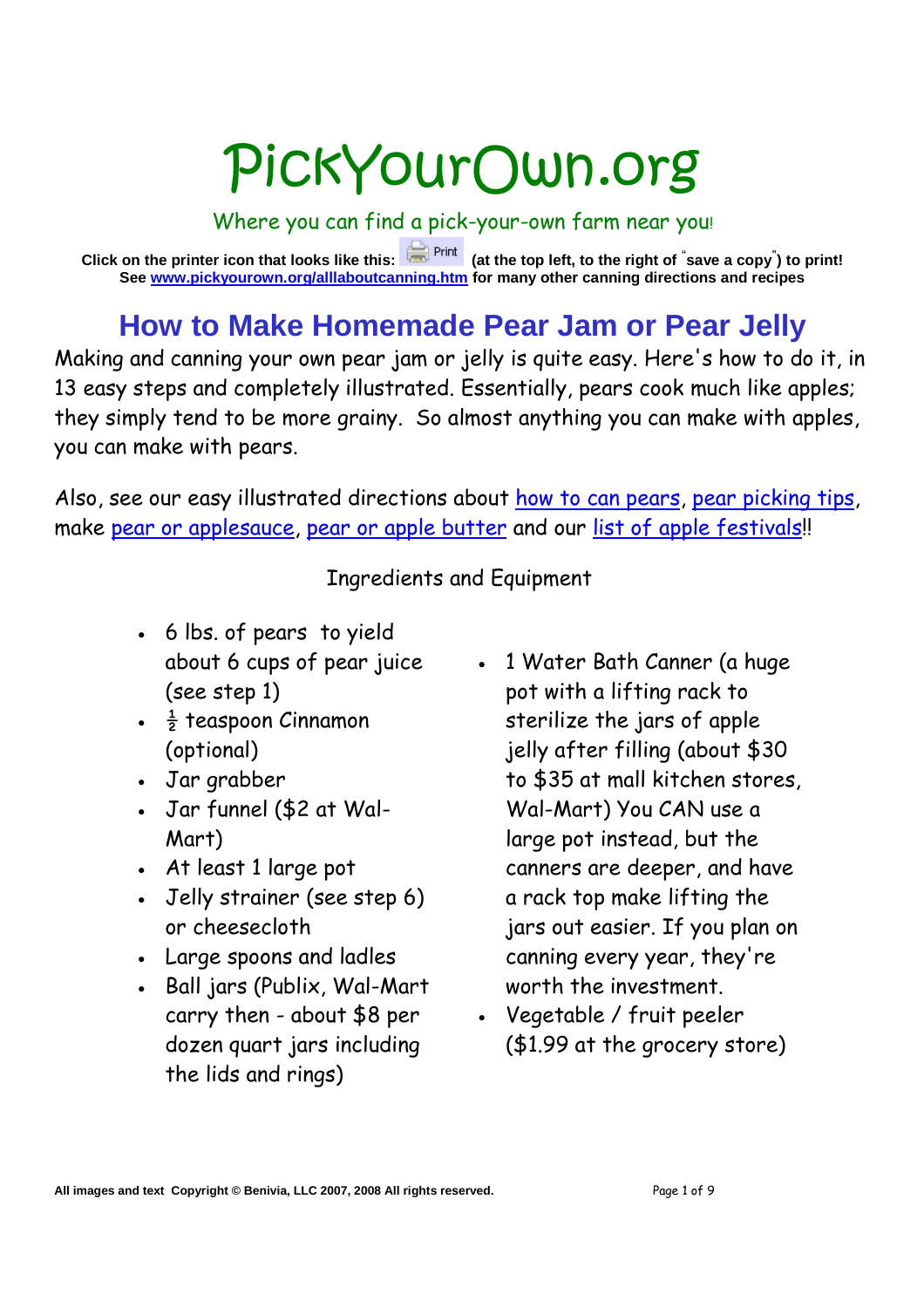### **Recipe and Directions**

#### **Step 1 - Selecting the pears**

The most important step! You need pears that are sweet if you want to cut down on the added sugar.

#### **Step 2 - How many pears and where to get them**

You can pick your own, or buy them at the grocery store. But for large quantities, you'll find that real farmer's markets, like the State Farmer's Market in Forest Park, Georgia have them at the best prices. In 2007, they were available from late September at \$16 to \$30 per bushel.

You'll get about 14 quarts of pear jelly per bushel of pears.

#### **Step 3 -Wash and peel the pears!**

I'm sure you can figure out how to wash the pears in plain cold water and remove any stickers or labels on them.

Using a vegetable peeler or a paring knife, peel the pears.



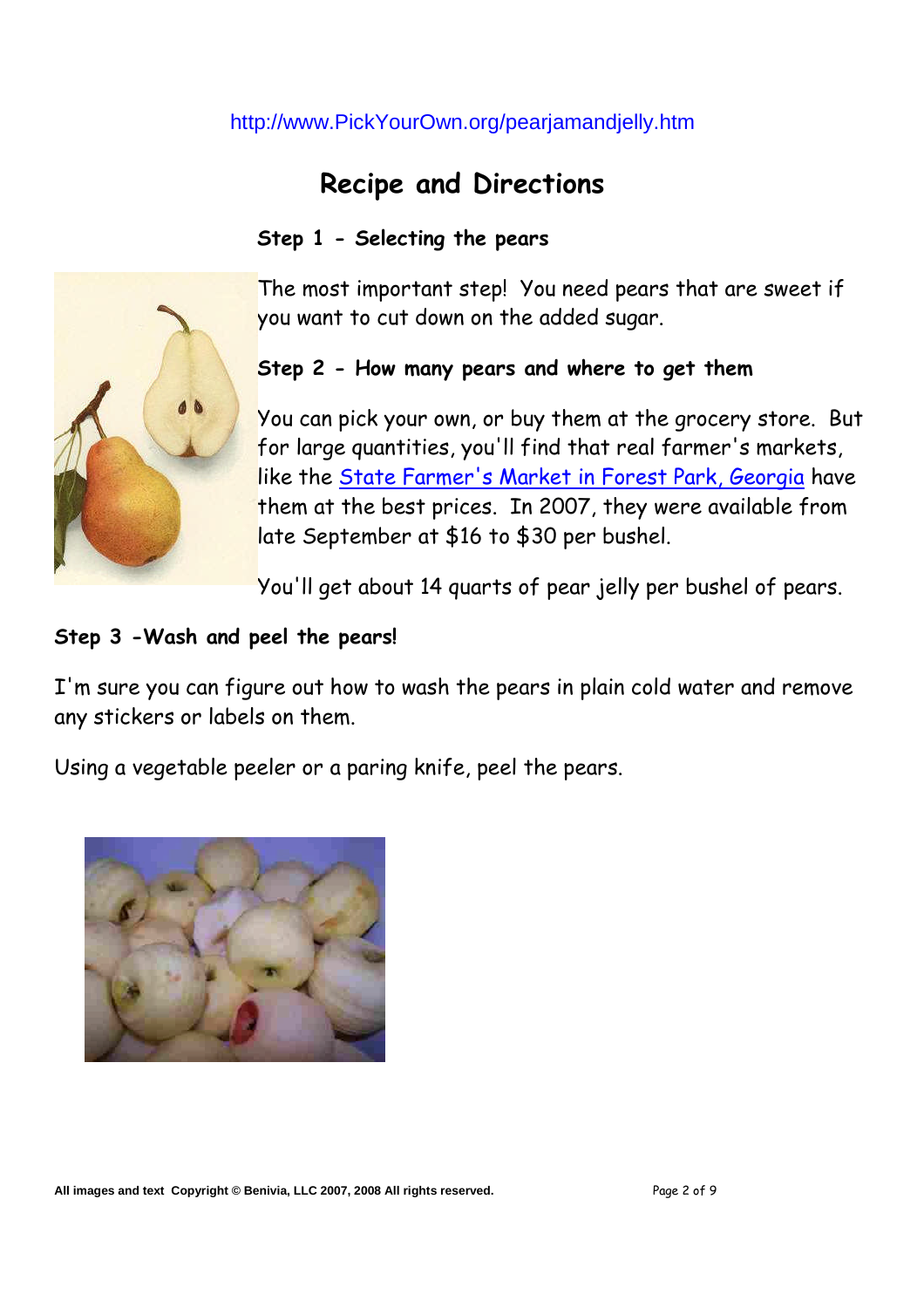#### **Step 4 -Chop the pears!**



Chopping them is much faster if you use one of

those pear corer/segmenters - you just push it down on an pear and it cuts it into segments.

Using a paring knife, be sure to



remove any seeds, hard parts (usually the part around the seeds) and any mush or dark areas.

**Step 5 - Cook the Pears**



Pretty simple! Put about 1 inch of water (I used either filtered tap water or store brand pear juice) on the bottom of a huge, thick-bottomed pot. Put the lid on, and the heat on high. When it gets really going, turn it to medium high until the pears are soft through and through.

Yes, this picture shows skins (I didn't have a photo of this step

with peeled pears) and you CAN leave the skins on; it just clogs up the strainer more and takes more time. On the plus side, leaving on the skins usually imparts a little more flavor, plus the color of the skins to the finished jelly!

#### **Step 6 - Decide whether you want to make pear jam or pear jelly**

If you want pear jelly, you will need to filter, sieve or strain the pears - see step  $6a$ 

If you want top make pear jam, you can just use a food mill, which is faster and easier. See step 6b.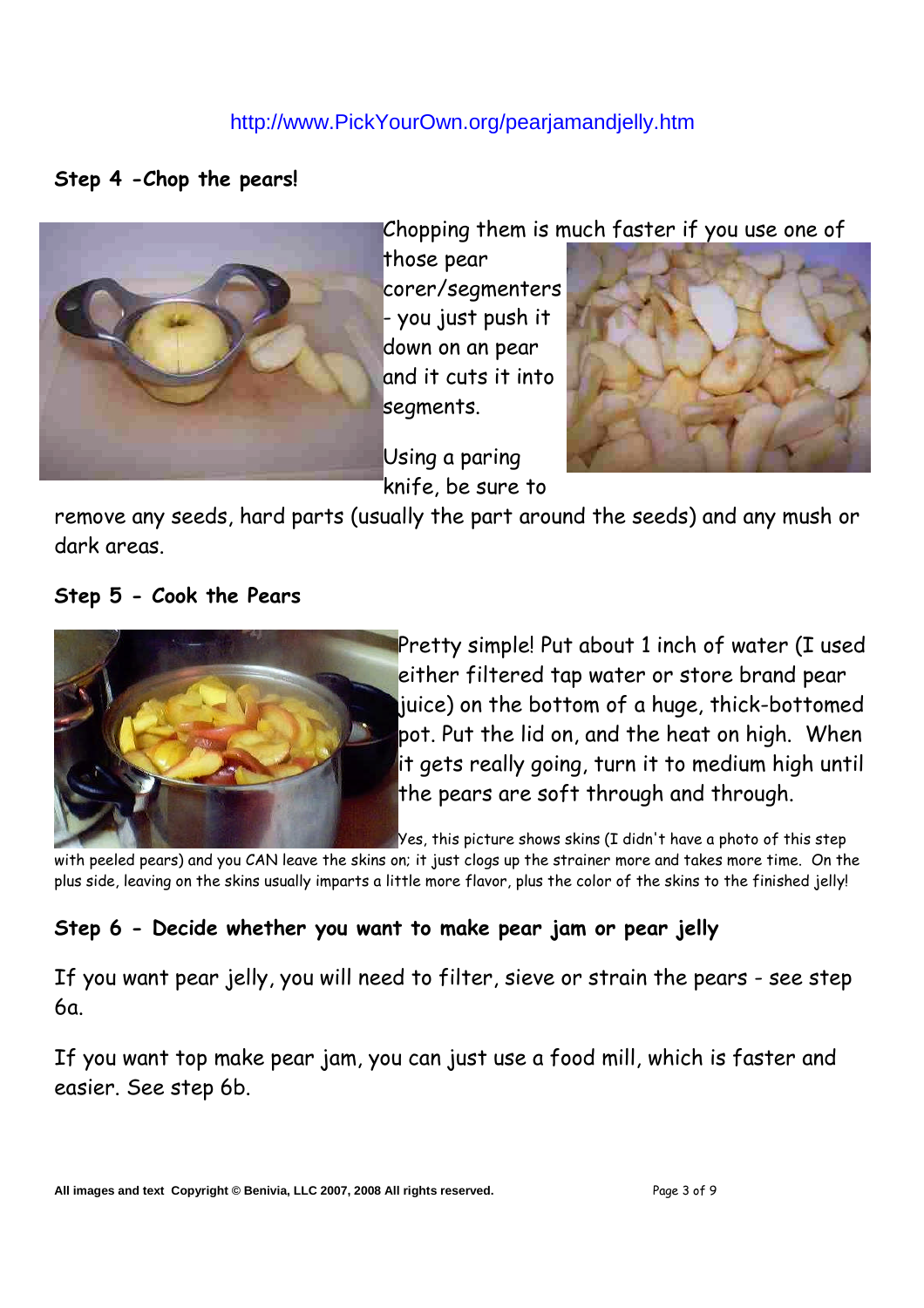#### **Step 6a - Jellies: Filter or sieve the cooked pears**

You can either put the soft cooked pears through a jelly strainer (about \$9.00, see ordering at right, or pour them through cheesecloth in a colander.

Or if you don't mind slightly chunky jelly, you don't need to sieve it. Just let the juice stand for 20 minutes, and decant (pour off) the mostly clear liquid to use. Discard the bigger chunks of solids left behind at the bottom.

I pointed out in the ingredients list that you could start with pear juice, store bought or your own.

Either way, you'll need about 6 cups of juice now.

#### **Step 6b - Jams: Simply crush or strain the cooked pears**

Depending upon how chunky you like your jam, you can just vigorously stir the cooked pears or strain them for a smoother consistency.

A simple and fairly inexpensive (\$20 - \$30) food

mill, like the Foley food mill is the easiest, fastest way to strain or sieve the cooked pears and also to separate any remaining skins, seeds, hard parts of the core and stems from the pear sauce. Without a food mill, you'll have to use a colander which is hard and slow work!

Click on the links below or see the bottom of this page for more information and to order! The VillaWare model can handle higher volumes than a Foley food mill (without giving you cramps!)

To see a greater variety of strainers in other types, sizes, and prices, click here!



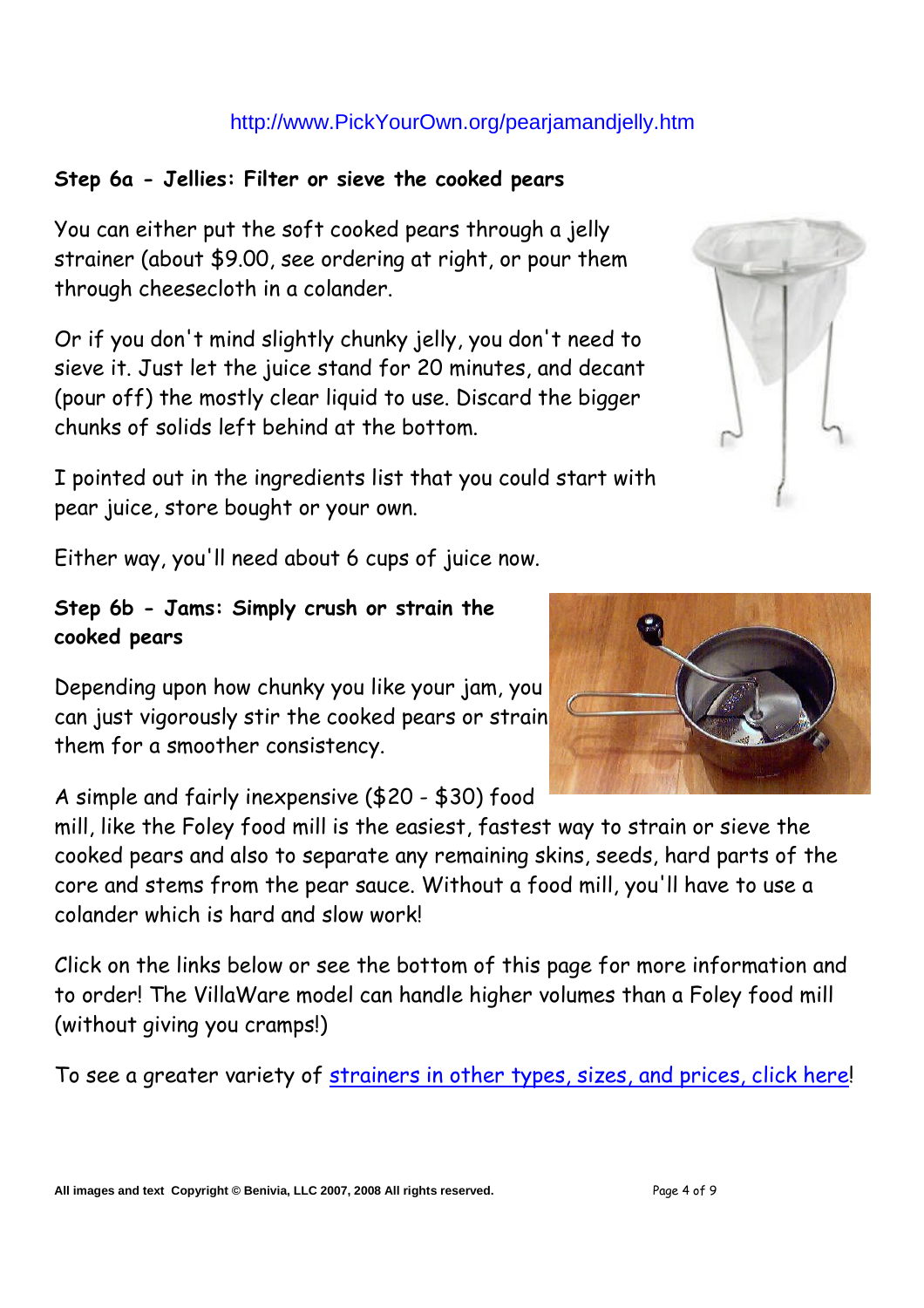#### **Step 7 - Measure out the sweetener**

Depending upon which type of jam or jelly you're making (sugar, no-sugar, Splenda, mix of sugar and Splenda or fruit juice) you will need to use a different amount of sugar and type of pectin. The precise measurements are found in directions inside each and every box of pectin sold (every brand, Ball, Kerr, Mrs. Wages, etc. has directions inside). I haven't seen a jelly recipe that uses only Splenda, and I haven't yet tried it; I suspect it would taste bland.

| Type of jam  | Type of pectin to buy   | <b>Sweetener</b>                                    |
|--------------|-------------------------|-----------------------------------------------------|
| regular      | regular                 | 7 cups of sugar                                     |
| lower sugar  | lower-sugar             | 4.5 cups of sugar                                   |
| lowest sugar | no-sugar                | 4 cups of Splenda                                   |
| lower sugar  | lower-sugar or no-sugar | 2 cups sugar and 2 cups of<br>Splenda               |
| no sugar     | no-sugar                | 4 cups of Splenda                                   |
| natural      | no-sugar                | 3 cups fruit juice (grape, pear,<br>apple or mixed) |

**Step 8 - Mix the dry pectin with about 1/4 cup of sugar or other sweetener**



In a small bowl, mix the dry pectin with about 1/4 cup of sugar (or other sweetener). Keep this separate from the rest of the sugar.

**Notes about pectin:** I usually add about 20% more pectin (just open another pack and add a little) or else the jam is runnier than I like. With a little practice, you'll find out exactly how much pectin to get the thickness you like.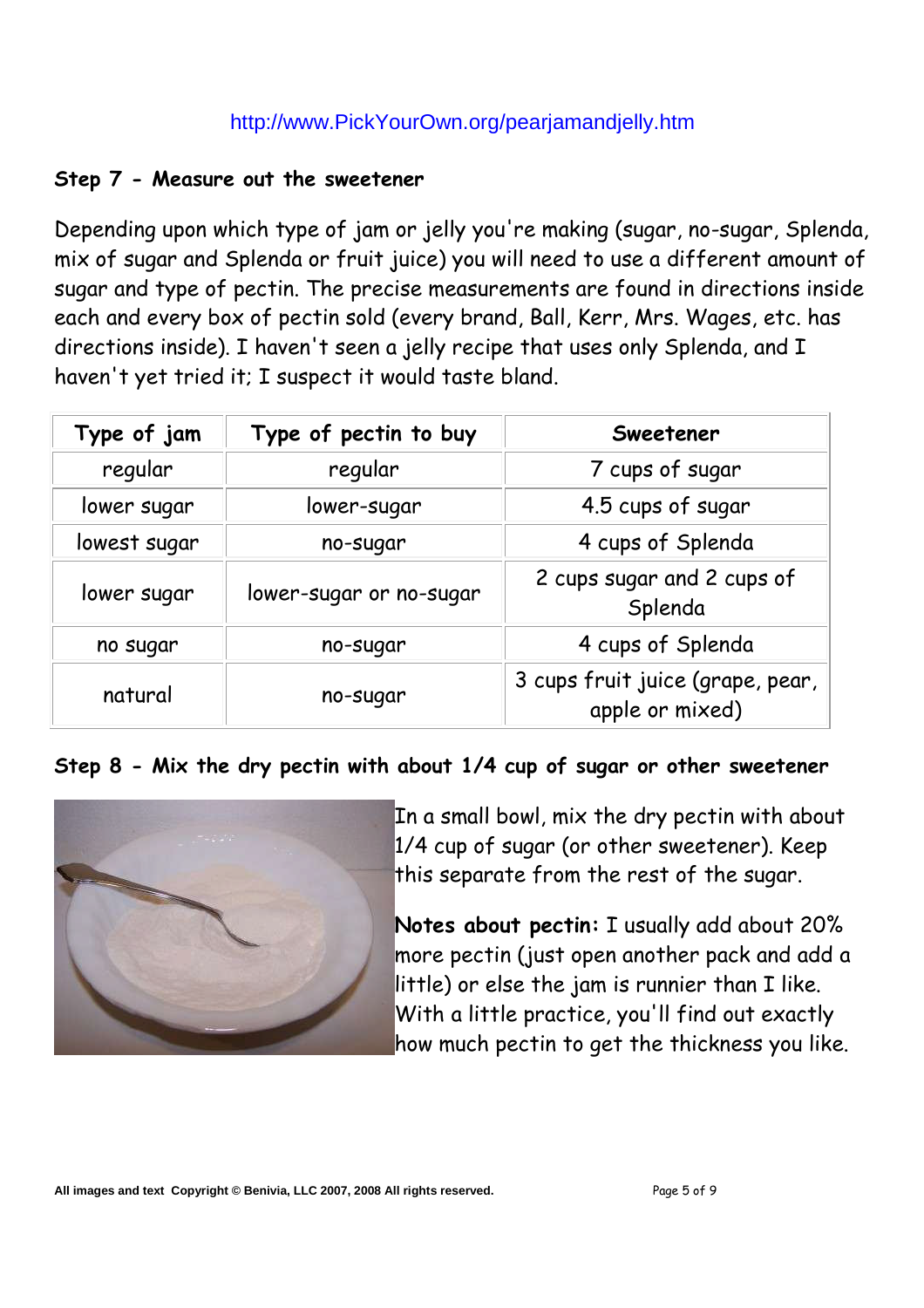For more about the types of pectin sold, see this page!



Is your jam too runny? Pectin enables you to turn out perfectly set jam every time. Made from natural pears, there are also low-

sugar pectins that allow you to reduce the sugar you add by almost half!

Get it here at BETTER prices!





#### **Step 9 - Mix the pear juice with the pectin and cook to a full boil**

Stir the pectin into the pear juice and put the mix in a big pot on the stove over medium to high heat (stir often enough to prevent burning). It should take about 5 to 10 minutes to get it to a full boil (the kind that can not be stirred away).

#### **Step 10 - Add the remaining sugar and bring to a boil**

When the pear-pectin mix has reached a full boil, add the rest of the sugar (or other sweetener) and then bring it back to a boil and boil hard for 1 minute.

| QUART<br>32 OZ<br>4 C<br>28<br>a cue<br><b>UPS</b> |  |
|----------------------------------------------------|--|
| 20<br>2 CUP<br><b>UPS</b><br>16<br>v.<br>12        |  |
|                                                    |  |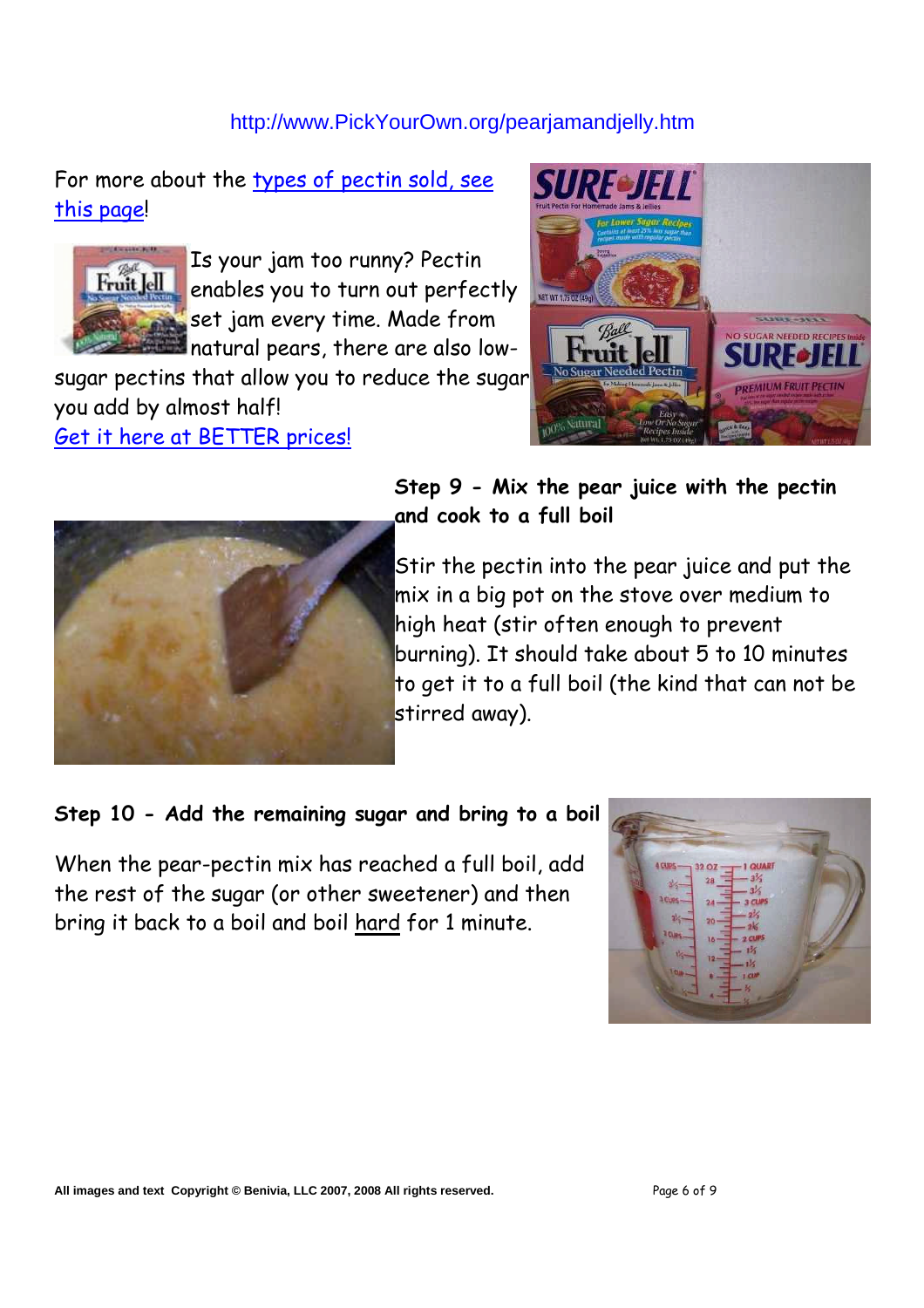#### **Step 10 - Testing for "jell" (thickness)**



I keep a metal tablespoon sitting in a glass of ice water, then take a half spoonful of the mix and let it cool to room temperature on the spoon. If it thickens up to the consistency I like, then I know the jam is ready. If not, I mix in a little more pectin (about 1/4 to 1/2 of another package) and bring it to a boil again for 1 minute.

#### **Step 11 - Fill the jars and put the lid and rings on**



Fill them to within 1/4 inch of the top, wipe any spilled jam off the top, seat the lid and tighten the ring around them. Then put them into the boiling water canner!

This is where the jar tongs and lid lifter come in really handy!

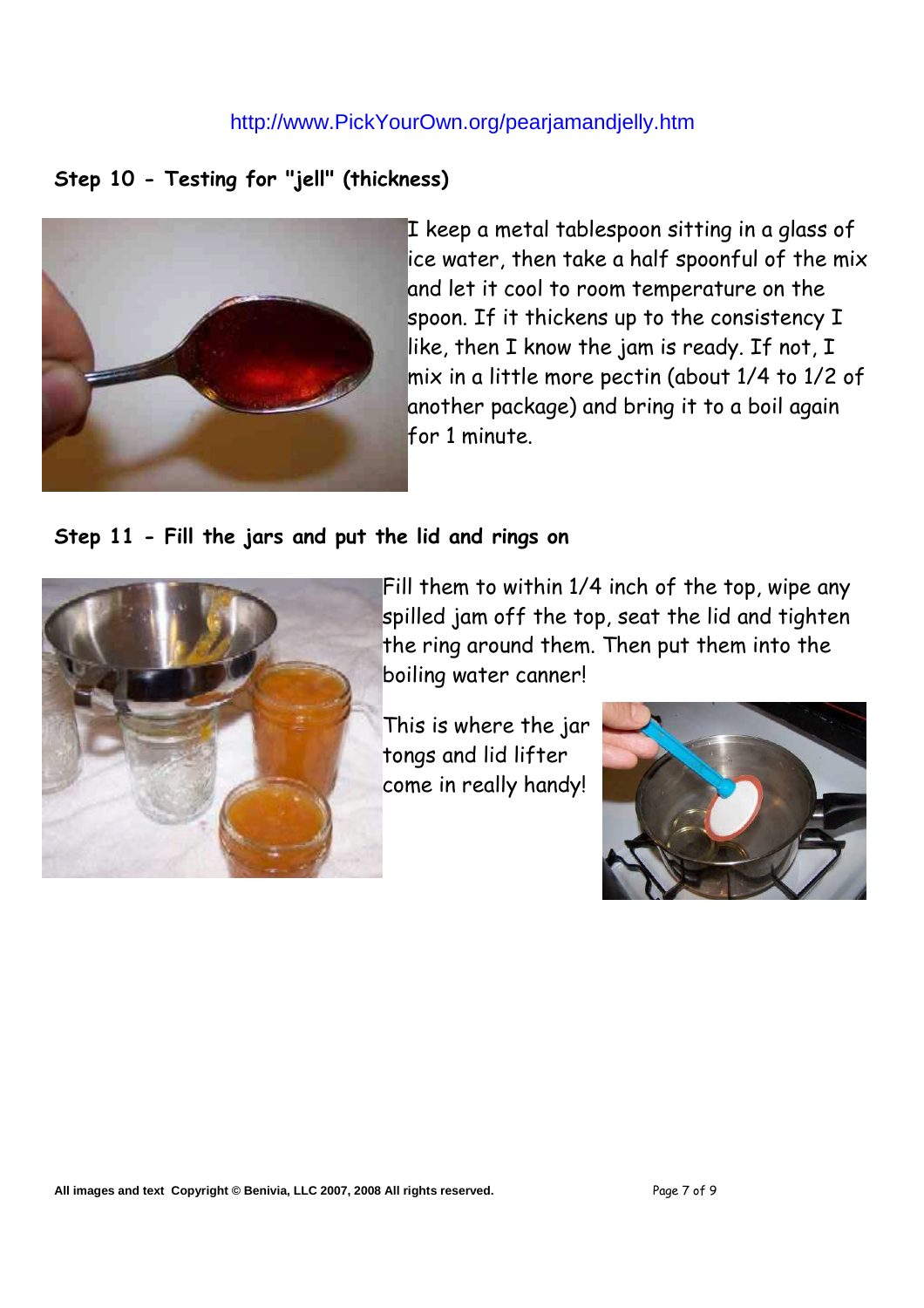#### **Step 12 - Process the jars in the boiling water bath**

Keep the jars covered with at least 1 inch of water. Keep the water boiling. In general, boil them for 10 minutes, which is what SureJell (the makers of the pectin) recommend. I say "in general" because you have to process (boil) them longer at higher altitudes than sea level, or if you use larger jars, or if you did not



sterilize the jars and lids right before using them. The directions inside every box of pectin will tell you exactly. The directions on the pectin tend to be pretty conservative. Clemson University says you only need to process them for 5 minutes. I usually hedge my bets and start pulling them out after 7 minutes, and the last jars were probably in for 10. I rarely have a jar spoil, so it must work.

**Note:** Some people don't even boil the jars; they just ladle it hot into hot jars, put the lids and rings on and invert them, (this is called

"open kettle" processing). Open kettle process is universally condemned by all of the authorities (USDA, FDA, Universities - Clemson, UGa, Minnesota, WI,

Michigan, etc,.) as being inherently dangerous and conducive to botulism. It does not create a sterile environment; it does create the ideal environment for botulism to grow.

Putting the jars in the boiling water bath REALLY helps to reduce spoilage! To me, it makes little sense to put all the working into making the jam and then not to process the jars to be sure they don't spoil or risk your family's health!



**All images and text Copyright © Benivia, LLC 2007, 2008 All rights reserved.** Page 8 of 9